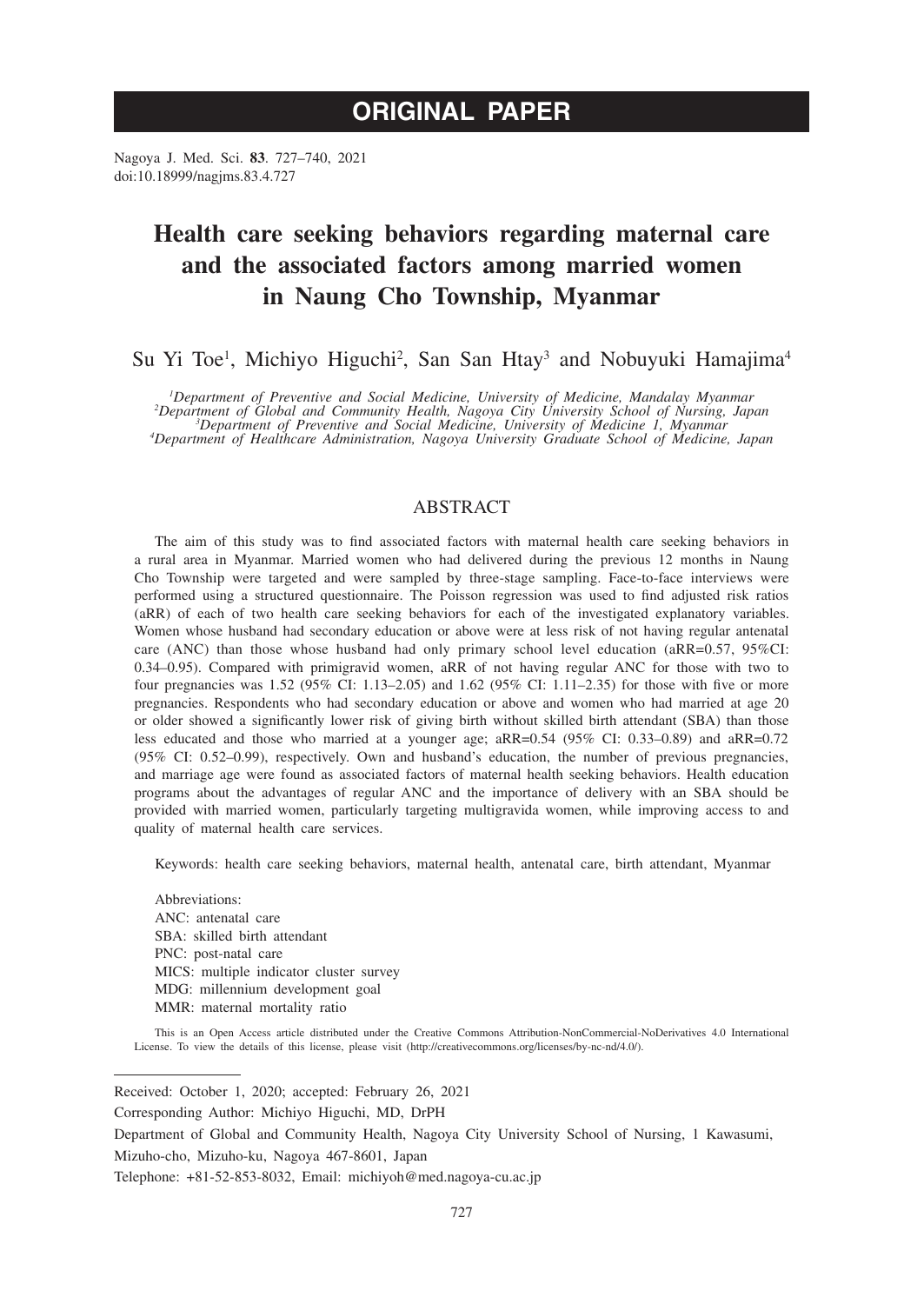## INTRODUCTION

Women's health care seeking behaviors impact not only the lives of women but the lives of their children. Pregnancy and childbirth are natural events for women of reproductive age. However, the lives of mothers can be threatened by unexpected complications as well as underlying risk factors such as anemia, pregnancy-induced hypertension, antepartum hemorrhage, and postpartum hemorrhage, among others. Globally, 830 women die every day due to complications of pregnancy and childbirth.<sup>1</sup> Conditions related to pregnancy and childbirth constitute the second leading cause of death among women of reproductive age in developing countries.<sup>1</sup> In the Republic of the Union of Myanmar (hereafter Myanmar), according to the "Maternal Death Review (MDR) Report" carried out by the Department of Public Health, Ministry of Health and Sports and United Nations Population Fund, between 2011 and 2015, 81% of all maternal mortalities were reported from rural areas, 27% of maternal deaths occurred at home and 17% died on the way to a health facility.<sup>2</sup> The global maternal mortality ratio  $(MMR)$  seems to have been dropping recently2 ; the baseline MMR in 1990 was 453 per 100000 live births and it declined to 178 per 100000 live births in 2015 in Myanmar. However, the rate of decline in MMR, at 3.7 per cent did not meet the 5.5 per cent requirement of the Millennium Development Goals (MDG5).<sup>2</sup> Moreover, the MMR in rural areas is higher than in urban areas.<sup>3</sup>

In maternal health care, including antenatal, childbirth and post-partum care, it is important to have healthy mothers and healthy babies at the end of pregnancy.<sup>4</sup> When antenatal care (ANC) is given by skilled providers, pregnant women also receive health promotion and preventive services such as health education, vitamin supplementation and tetanus toxoid immunization. Pregnant women can prepare for childbirth and avoid potential complications by sharing their medical and obstetric history with care providers and undergoing the necessary examinations.<sup>5</sup> Complications of pregnancy and childbirth accounted for severe or long-lasting illness or disabilities in 5.7 million women in every year.<sup>6</sup> Although in Myanmar overall, 81% of women who gave birth during the previous five years had received ANC at least once from skilled health providers, the proportion would become much smaller if it were restricted to women who received ANC with skilled health providers more than four times.<sup>7</sup> It has been recommended that all pregnant women are supported by a skilled birth attendant (SBA) during delivery.<sup>8</sup> According to the MDGs report, in 2014, globally, more than 71% of women who gave birth were assisted by SBAs.<sup>9</sup> However, in Myanmar, the figures for women who had been supported by SBA during their childbirth were  $70.6\%$  in 2009–2010<sup>10</sup> and 60% in 2015–2016.<sup>7</sup> Not having SBA support can increase the chance of death during childbirth and the immediate post-partum period. The Ministry of Health, Myanmar developed a National Reproductive Health Policy in 2002, calling for improvements in quality of care and physical access, and has invested in implementing maternal and child health services.<sup>3</sup> Although health promotion programs are now providing information aimed at changing mothers' behaviors, $<sup>11</sup>$  the decision to seek health care is influenced by a variety of socio-economic</sup> variables and mothers' awareness of their own health. In Myanmar, there is limited research on such maternal care practices, particularly in rural remote areas.

This study therefore aimed to describe health care seeking behaviors regarding maternal care among married women who had delivered during the previous 12 months in Naung Cho Township, Myanmar. Associated factors with selected behaviors were then investigated.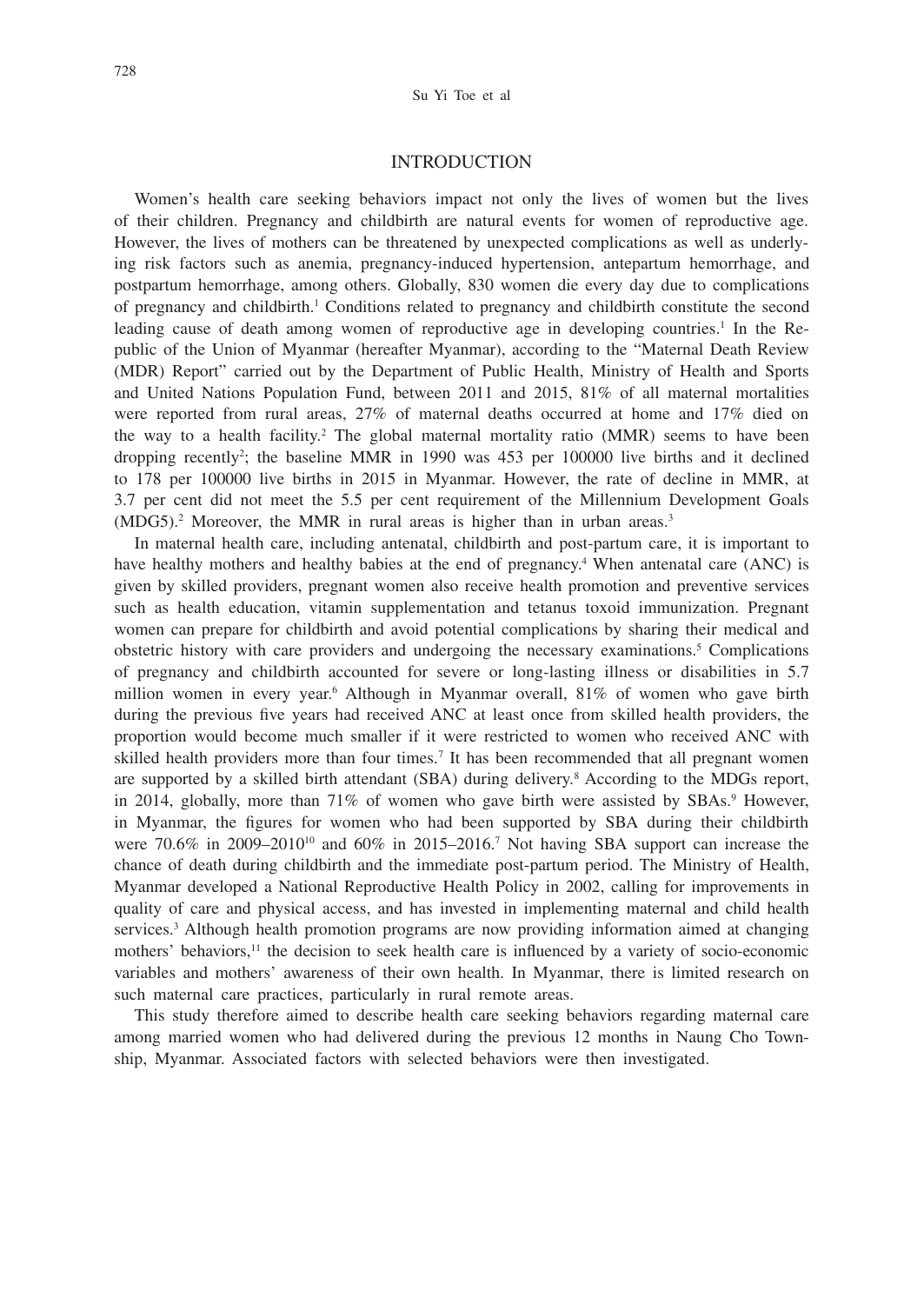## MATERIALS AND METHODS

#### *Study design and setting*

A cross-sectional survey was carried out in Naung Cho Township, Shan State, Myanmar. Naung Cho Township is located 838.2 meters above sea level. Road conditions are generally poor there, especially during the rainy season. Most families are farmers and their economic status is not stable, sometimes depending on weather conditions. They have less access to health care and information due to financial and geographical inaccessibility. As a result, families rely more on self-treatment and traditional healers. In 2012, 29,929 of the total 128,357 residents, were women of reproductive age (15–49 years old). There is one township hospital with 25 beds, two station hospitals with 10 beds, and six rural health centers which mainly provide reproductive health services.

## *Sample size and sampling procedures*

Married women who had delivered during the 12 months before the interview were included in this study. A sample size of 245 was determined using a sample size formula for estimating a single population proportion, based on the following assumptions: the proportion of ANC attendance in 2011 in this township was 80% (P=0.8), the significant level  $\alpha$ =0.05, and 95% confidence interval ±0.05. Multistage (three stages) sampling was used to select study respondents. From among six rural health centers in Naung Cho Township, two rural health centers were randomly chosen. Five villages in the catchment area in each of the selected rural health centers were randomly chosen again. In each selected village, the household nearest to the village office was chosen as a starting point. Door-to-door visits were conducted at households in which there was a married woman who met the sampling criteria, and the houses where there was no married woman who met the criteria were skipped. Considering possible non-response, it was planned to visit 255 women. Among them, 245 respondents answered completely, therefore, the response rate was 96%.

## *Data collection*

Eligible respondents were interviewed using a structured questionnaire. The main part of the questionnaire was developed with reference to MICS, Myanmar, which was a nationally representative survey that aimed to identify the overall situation of children and women in Myanmar.10 Some modifications were made, such as: reasons for not attending ANC, and knowledge of danger signs during pregnancy, childbirth and post-partum period. The questionnaire included 1) socio-demographic characteristics, 2) obstetric history, 3) knowledge of danger signs during pregnancy, childbirth and post-partum period, and 4) health care seeking behaviors during pregnancy, childbirth and post-partum period of the last child. Eight interviewers (medical students from the University of Medicine, Mandalay) received training in performing face-to-face interviews in accordance with the developed training manual. All the interviewers participated in pre-tests. After interviewer training, household visits were conducted in December, 2013. Women identified as eligible by household visits were invited to participate in the study.

#### *Data management and analysis*

The collected data were coded, entered, managed, and analyzed using the Statistical Package for Social Science (SPSS) software program (version 20.0). Socio-demographic characteristics, obstetric history, and knowledge and behaviors were descriptively summarized. Then, the associations between each of two selected behavior variables and other mother's characteristics were statistically analyzed. The selected behaviors were whether a respondent attended ANC less than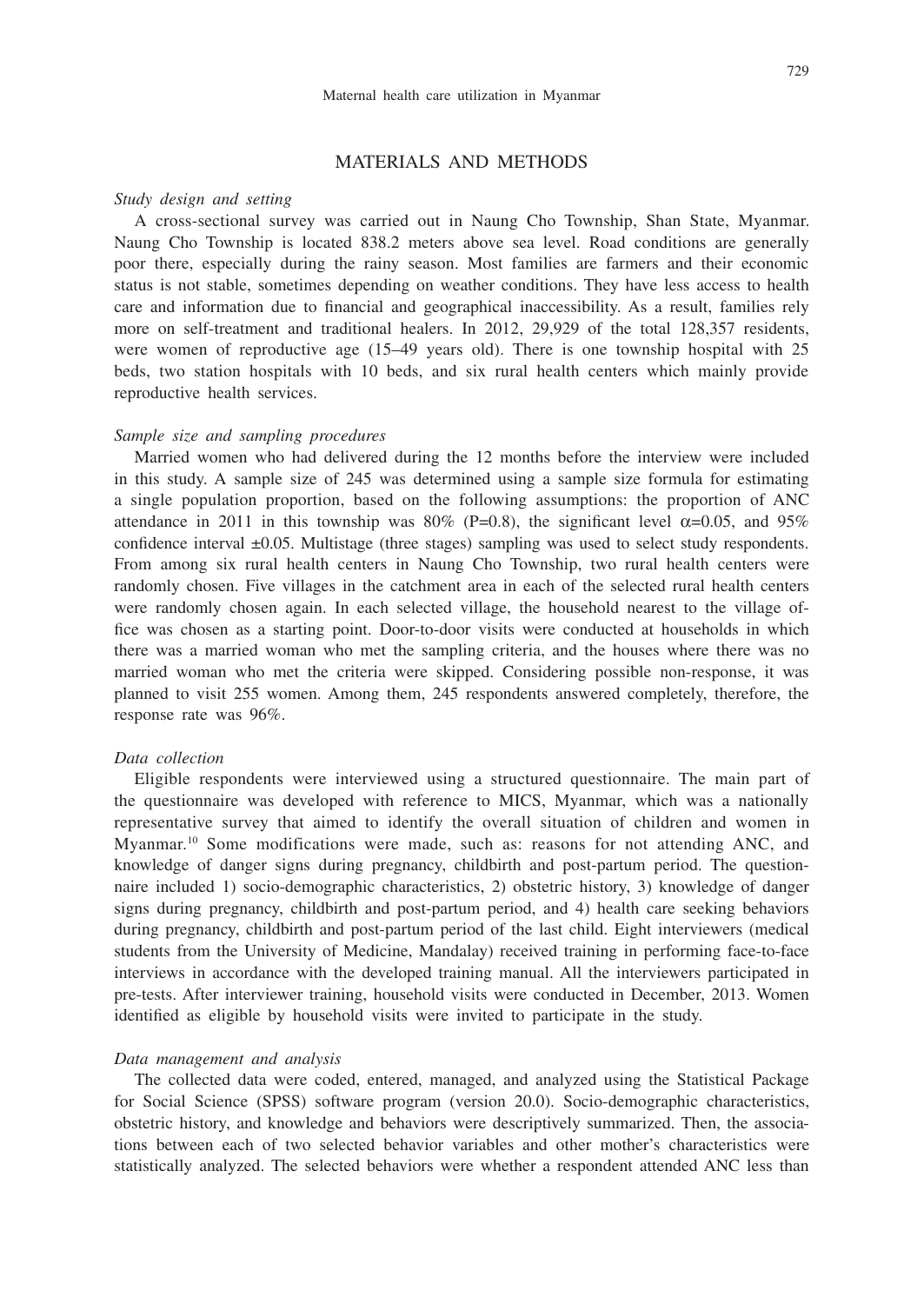Su Yi Toe et al

four times during her last pregnancy,<sup>1</sup> and whether her last delivery took place without an SBA.<sup>2</sup> In this study, SBAs included doctors, lady health visitors, and midwives.

Crude risk ratios (cRRs) and adjusted risk ratios (aRRs) of each of the selected behaviors for respondent characteristics were estimated using the Poisson regression adjusted by the other respondent characteristics. We used RRs, not odds ratios (ORs), because using ORs would cause overestimation due to the high prevalence in the outcome indicators.  $P<0.05$  was considered statistically significant.

#### *Ethical approval*

Ethical approval for the study was obtained from the Research and Ethical Committee of the University of Medicine, Mandalay. Selected women were advised that participation would be fully voluntary and they would be at no disadvantage should they refuse to participate or leave the study at a later stage. Verbal informed consent was obtained from the study participants before data collection. Privacy was maintained during the interviews, and anonymity and confidentiality were guaranteed during the entire study.

#### RESULTS

As shown in Table 1, nearly half of the study participants were in the age group 21–30 years (47.8%) with a mean age of 28.4 years. The majority of respondents (64.5%) and their husbands (69.0%) had attended primary school. Nearly two thirds of the respondents were of the Danu ethnic group and almost all (99.6%) were Buddhists. Regarding their husband's occupation, most of them worked as farmers (60.4%) and manual workers (33.5%). In this study, the majority of respondents (84.5%) reported that their monthly income was 150000 kyats (150USD) or less. Nearly half (47.3%) had married when they were 20 years old or younger. Over half of the respondents had a history of two to four pregnancies.

|                          |                           | Frequency | $\%$ |
|--------------------------|---------------------------|-----------|------|
| Socio-demographic status |                           |           |      |
| Age (years old)          | $\leq$ 20                 | 32        | 13.1 |
|                          | $21 - 30$                 | 117       | 47.8 |
|                          | $31 - 40$                 | 89        | 36.3 |
|                          | $\geq 41$                 | 7         | 2.9  |
| <b>Education</b>         | No education              | 8         | 3.3  |
|                          | Incomplete primary school | 30        | 12.2 |
|                          | Complete primary school   | 158       | 64.5 |
|                          | Complete secondary school | 34        | 13.9 |
|                          | High school and above     | 15        | 6.1  |
| Husband's education      | No education              | 6         | 2.4  |
|                          | Incomplete primary school | 25        | 10.2 |
|                          | Complete primary school   | 169       | 69.0 |
|                          | Complete secondary school | 28        | 11.4 |

**Table 1** Sample characteristics (n=245)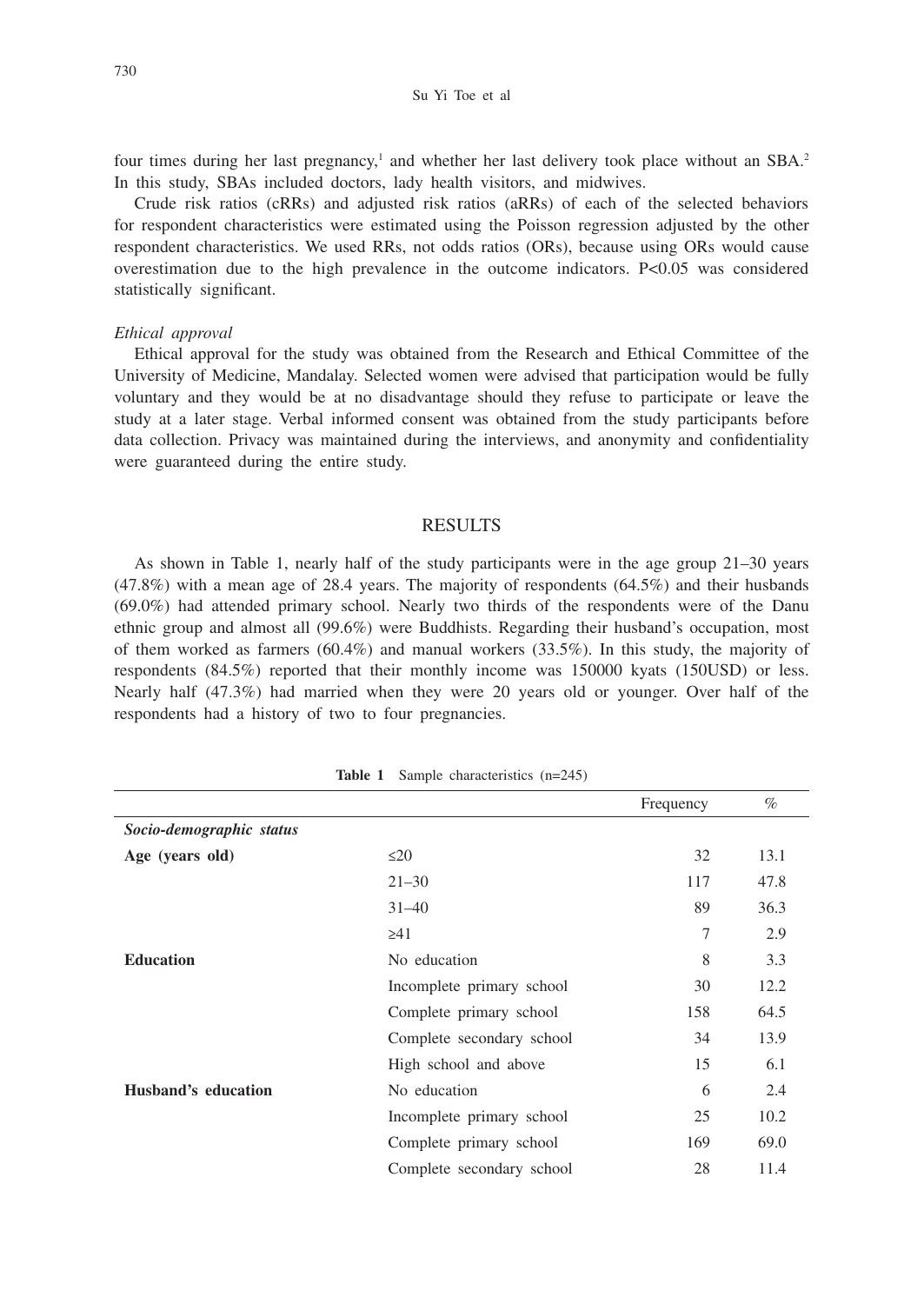|                                    | High school and above | 17             | 6.9  |
|------------------------------------|-----------------------|----------------|------|
| <b>Ethnicity</b>                   | Myanmar               | 16             | 6.5  |
|                                    | Danu                  | 178            | 72.7 |
|                                    | Shan                  | 45             | 18.4 |
|                                    | Gawrakhar             | 6              | 2.4  |
| Husband's occupation               | Farmer                | 148            | 60.4 |
|                                    | Government staff      | $\overline{2}$ | 0.8  |
|                                    | Self-employed         | 13             | 5.3  |
|                                    | Manual worker         | 82             | 33.5 |
| <b>Family structure</b>            | Nuclear               | 144            | 58.8 |
|                                    | Joint or extended     | 101            | 41.2 |
| Number of family members           | $\leq 5$              | 165            | 67.3 |
|                                    | $\geq 6$              | 80             | 32.7 |
| Household monthly income (Kyats)   | ≤150000 $(150$ USD)   | 207            | 84.5 |
|                                    | $>150000$ (150 USD)   | 38             | 15.5 |
| Age at marriage (years old)        | $\leq$ 20             | 116            | 47.3 |
|                                    | $21 - 30$             | 114            | 46.5 |
|                                    | $31 - 40$             | 15             | 6.1  |
| Obstetric factors                  |                       |                |      |
| Age at first pregnancy (years old) | $\leq$ 20             | 93             | 38.0 |
|                                    | $21 - 30$             | 131            | 53.5 |
|                                    | $31 - 40$             | 21             | 8.6  |
| Number of pregnancies              | $\mathbf{1}$          | 90             | 36.7 |
|                                    | $2 - 4$               | 125            | 51.0 |
|                                    | $\geq 5$              | 30             | 12.2 |

Commonly-suggested danger signs during pregnancy were vaginal bleeding (41.2%), swollen face/leg (27.8%) and severe abdominal pain (16.7%). Some women mistook dysentery, dysuria, and itchiness for danger signs during pregnancy. A quarter of the respondents did not know any of the danger signs during pregnancy (Table 2). In regard to danger signs during childbirth, loss of consciousness was the most common answer (34.7%) followed by convulsion (23.3%) and high fever (21.6%). The post-partum danger signs reported by respondents were foul smelling vaginal discharge (37.1%), difficulty in breathing (21.2%), uterine prolapse (18.8%) and severe bleeding (10.2%). About 28% of the respondents did not know any childbirth or post-partum danger signs (Table 2).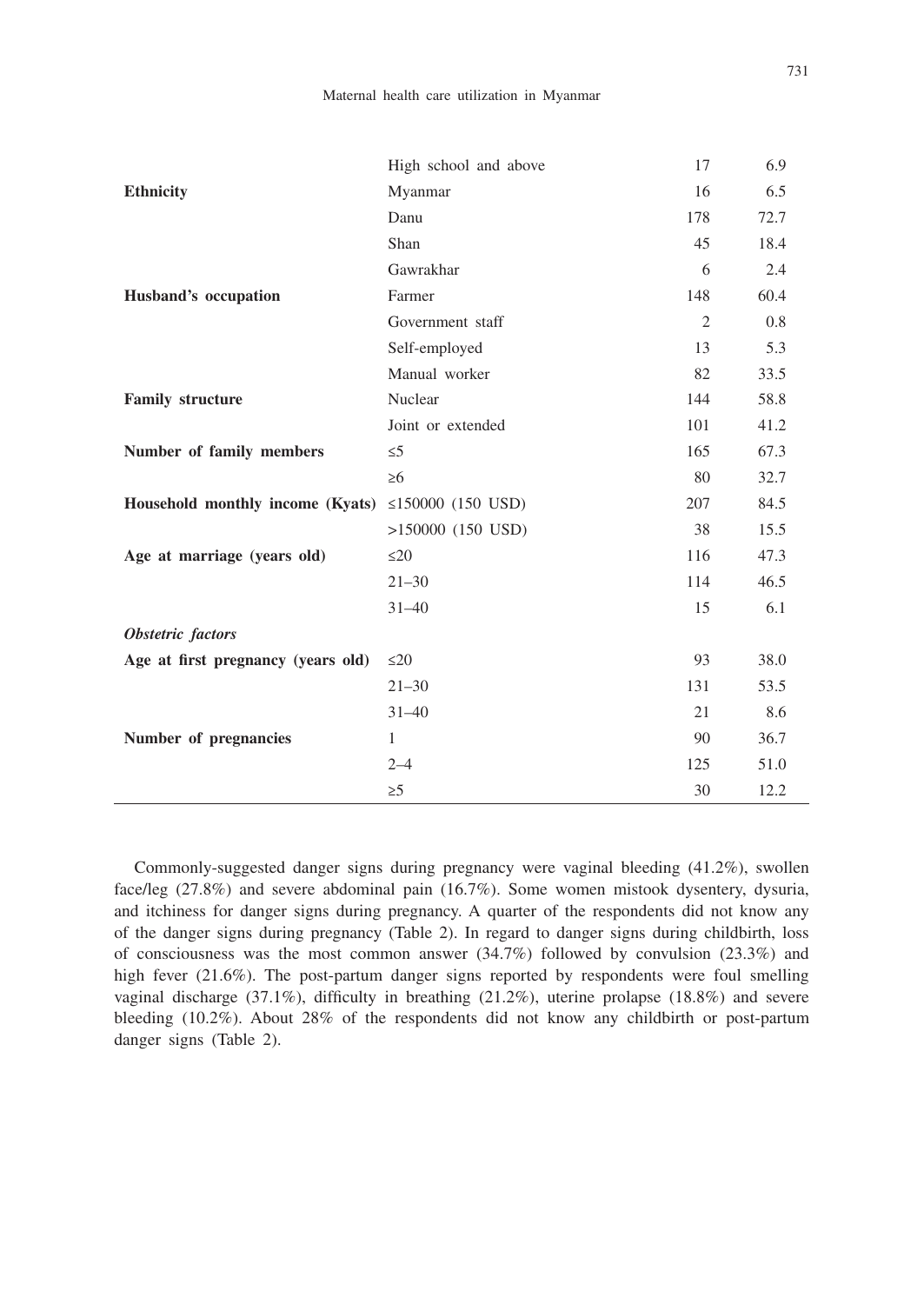|                                            |                                 | Frequency      | %    |
|--------------------------------------------|---------------------------------|----------------|------|
| Danger signs during pregnancy <sup>†</sup> | Vaginal Bleeding                | 101            | 41.2 |
|                                            | Swollen face/leg                | 68             | 27.8 |
|                                            | Severe abdominal pain           | 41             | 16.7 |
|                                            | High fever                      | 36             | 14.7 |
|                                            | Severe headache                 | 30             | 12.2 |
|                                            | Difficulty in breathing         | 15             | 6.1  |
|                                            | Loss of consciousness           | 15             | 6.1  |
|                                            | Blurred vision/dizziness        | 7              | 2.9  |
|                                            | Convulsion                      | 7              | 2.9  |
|                                            | Hypertension                    | $\overline{4}$ | 1.6  |
|                                            | Hypotension                     | 2              | 0.8  |
|                                            | Do not know                     | 63             | 25.7 |
| Danger signs during delivery <sup>†</sup>  | Loss of consciousness           | 85             | 34.7 |
|                                            | Convulsion                      | 57             | 23.3 |
|                                            | High fever                      | 53             | 21.6 |
|                                            | Severe headache                 | 45             | 18.4 |
|                                            | Prolonged labor                 | 27             | 11.0 |
|                                            | Severe bleeding                 | 21             | 8.6  |
|                                            | Malposition/presentation        | 20             | 8.2  |
|                                            | Retained placenta               | 14             | 5.7  |
|                                            | Do not know                     | 70             | 28.6 |
| Danger signs during post-partum            | Foul smelling vaginal discharge | 91             | 37.1 |
| period <sup>†</sup>                        | Difficulty in breathing         | 52             | 21.2 |
|                                            | Uterine prolapse                | 46             | 18.8 |
|                                            | Severe bleeding                 | 25             | 10.2 |
|                                            | Severe headache                 | 17             | 6.9  |
|                                            | Loss of consciousness           | 16             | 6.5  |
|                                            | Severe weakness                 | 14             | 5.7  |
|                                            | Convulsion                      | 13             | 5.3  |
|                                            | Visual disturbance              | 10             | 4.1  |
|                                            | Swollen face/legs               | 9              | 3.7  |
|                                            | High fever                      | 8              | 3.3  |
|                                            | Hypertension                    | $\overline{4}$ | 1.6  |
|                                            | Do not know                     | 69             | 28.2 |

Table 2 Knowledge of danger signs during pregnancy, delivery and post-partum period (n=245)

† Multiple answers were allowed.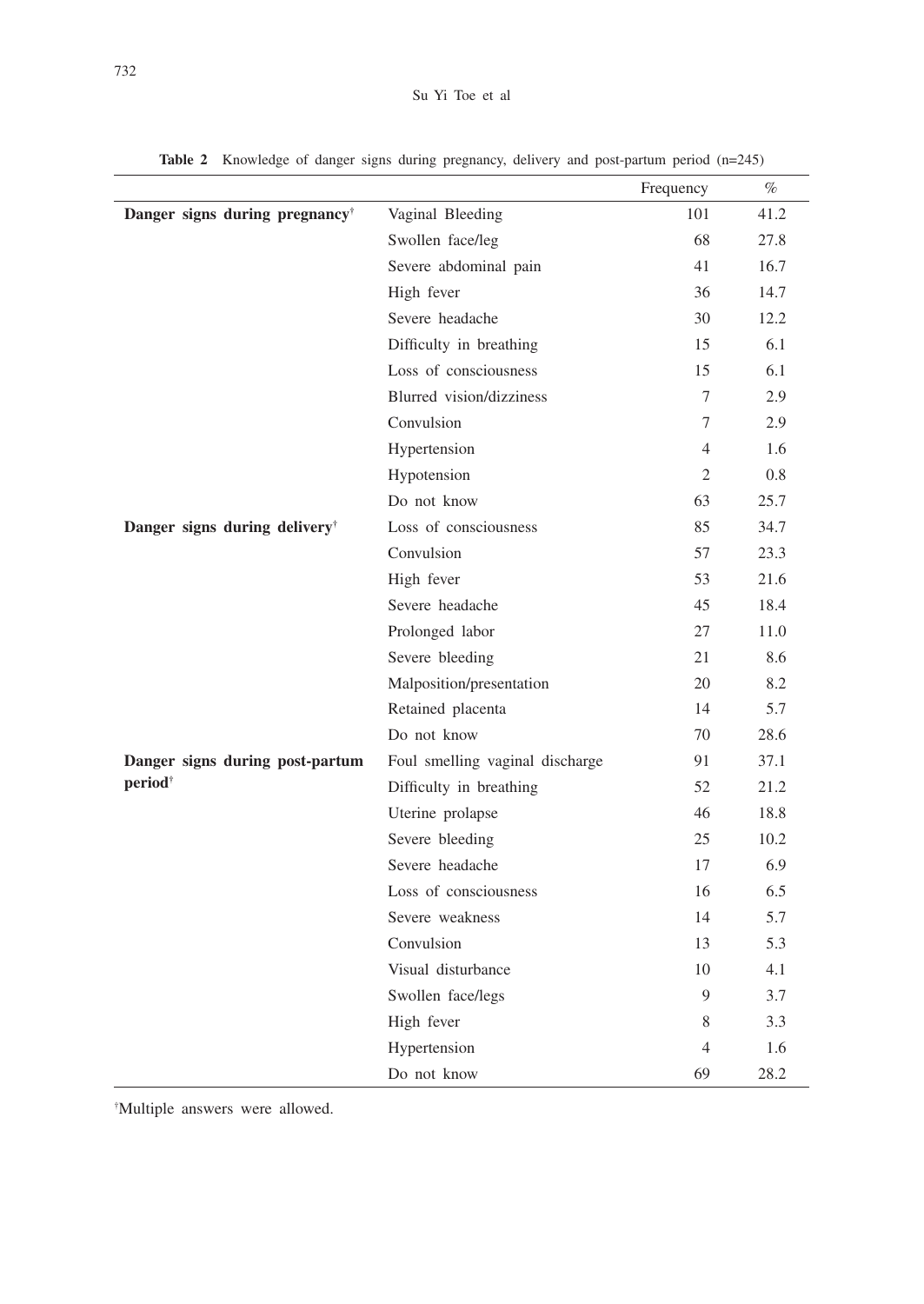Table 3 shows health care seeking behaviors during pregnancy, childbirth and post-partum period of the last child. Two hundred and four respondents (83.3%) had attended ANC at least once during their last pregnancy. Among 41 respondents who did not attend ANC, the reported reasons for non-attendance included: busy with their work (34.1%), no knowledge about ANC  $(24.4\%)$ , absence of illness  $(17.1\%)$ , cannot afford  $(12.2\%)$  and difficult to access  $(12.2\%)$ . Only 43.3% had attended ANC four times or more (regular ANC). Most respondents (63.7%) received ANC from midwives. At the same time, it was suggested that 172 respondents (70.2%) of the women had delivered at home and 137 respondents (55.9%) had delivered their last child with traditional birth attendants, auxiliary midwives, or relatives. Nearly one fifth of respondents did not receive post-partum care from any type of health care provider. Among 200 respondents who received PNC (post-natal care) at least once, 42.5% received care from midwives and 20.0% from auxiliary midwives.

|                                                    |                             | Frequency | $\%$ |
|----------------------------------------------------|-----------------------------|-----------|------|
| Health care seeking behaviors during<br>pregnancy  |                             |           |      |
| Antenatal care (ANC) attendance                    | None                        | 41        | 16.7 |
| $(n=245)$                                          | $\mathbf{1}$                | $\tau$    | 2.9  |
|                                                    | 2                           | 30        | 12.2 |
|                                                    | 3                           | 61        | 24.9 |
|                                                    | $\geq 4$                    | 106       | 43.3 |
| ANC provider (n=204)                               | Doctor                      | 6         | 2.9  |
|                                                    | Lady health visitor         | 20        | 9.8  |
|                                                    | Midwife                     | 130       | 63.7 |
|                                                    | Auxiliary midwife           | 37        | 18.1 |
|                                                    | Traditional birth attendant | 10        | 4.9  |
|                                                    | Relative                    | 1         | 0.5  |
| Health care seeking behaviors during<br>childbirth |                             |           |      |
| Place of delivery (n=245)                          | Home                        | 172       | 70.2 |
|                                                    | Government hospital         | 52        | 21.2 |
|                                                    | Government clinic           | 17        | 6.9  |
|                                                    | Private hospital            | 3         | 1.2  |
|                                                    | Private clinic              | 1         | 0.4  |
| Birth attendant (n=245)                            | Doctor                      | 38        | 15.5 |
|                                                    | Lady health visitor         | 23        | 9.4  |
|                                                    | Midwife                     | 47        | 19.2 |
|                                                    | Auxiliary midwife           | 57        | 23.3 |
|                                                    | Traditional birth attendant | 73        | 29.8 |
|                                                    | Relatives                   | 7         | 2.9  |
|                                                    |                             |           |      |

**Table 3** Health care seeking behaviors during pregnancy, childbirth and post-partum period of the last child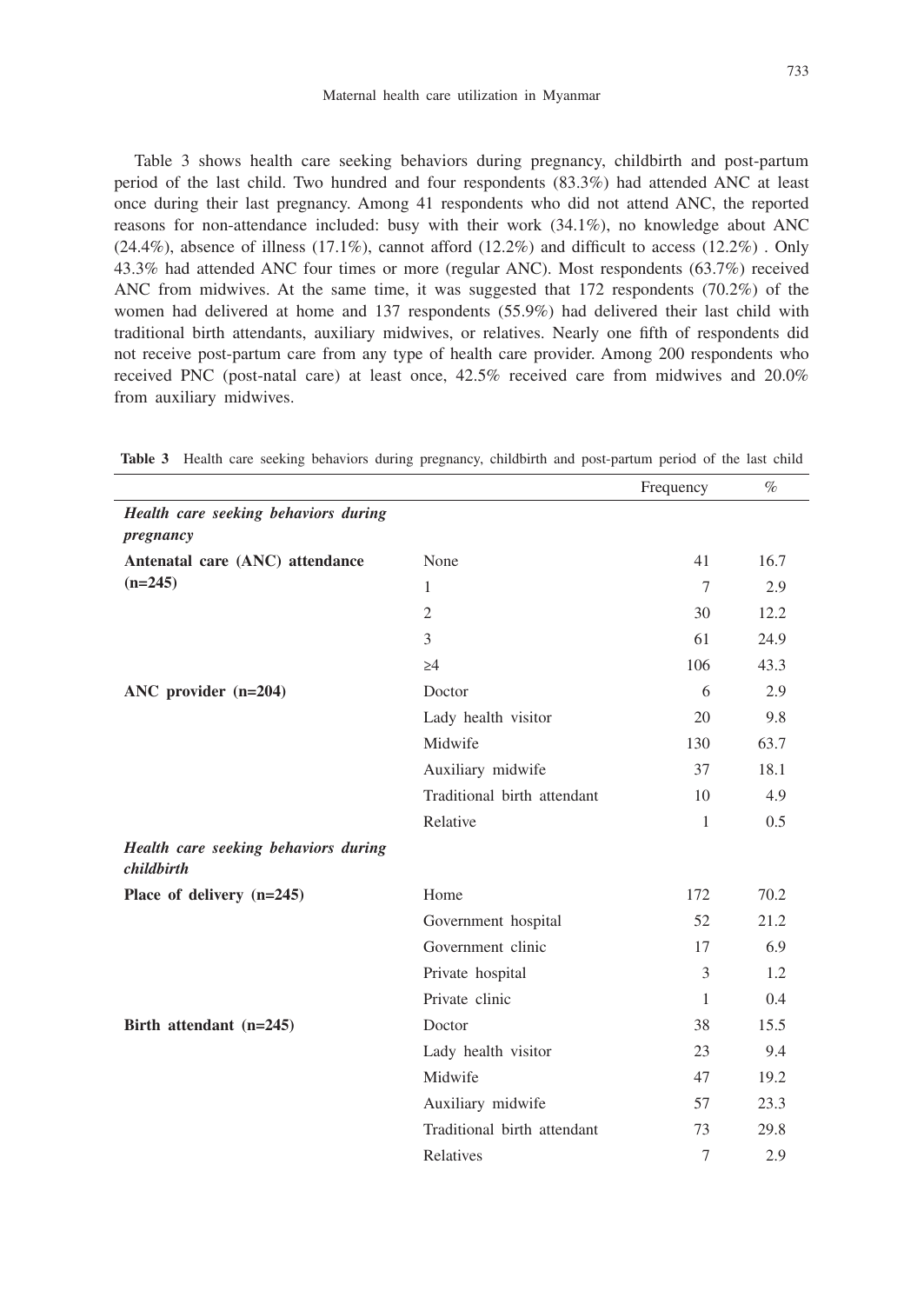| <i>post-partum</i>               |                             |     |      |
|----------------------------------|-----------------------------|-----|------|
| Postnatal care $(PNC)$ $(n=245)$ | None                        | 45  | 18.4 |
|                                  | $1 - 5$                     | 158 | 64.5 |
|                                  | $\geq 6$                    | 42  | 17.1 |
| PNC provider $(n=200)$           | Doctor                      | 22  | 11.0 |
|                                  | Lady health visitor         | 14  | 7.0  |
|                                  | Midwife                     | 85  | 42.5 |
|                                  | Auxiliary midwife           | 40  | 20.0 |
|                                  | Traditional birth attendant | 38  | 15.5 |
|                                  | Community health worker     |     | 0.5  |

Not having regular ANC was associated with husband's education and number of pregnancies. The women whose husband had secondary education or above were at less risk of not having regular ANC than those whose husband had primary school level education (aRR=0.57, 95%CI: 0.34–0.95). The risk of not having regular ANC increased as the number of pregnancies increased. Compared with primigravid women, the aRR of not having regular ANC for those with two to four pregnancies was 1.52 (95% CI: 1.13–2.05) and for those with five pregnancies or more was 1.62 (95% CI: 1.11–2.35) (Table 4).

|                          |                                        |          | Less than 4 times ANC attendance |         |                      |
|--------------------------|----------------------------------------|----------|----------------------------------|---------|----------------------|
| <b>Variables</b>         |                                        | cRR      | $(95\% \text{ CI})$              | aRR     | $(95\% \text{ CI})$  |
| Age (years old)          | $\leq 30$                              | 1        |                                  | 1       |                      |
|                          | $\geq$ 31                              | $1.32*$  | $(1.06-1.63)$                    |         | $1.15$ $(0.88-1.50)$ |
| <b>Education</b>         | $\leq$ Primary school                  | 1        |                                  | 1       |                      |
|                          | $\geq$ Secondary school                | $0.48**$ | $(0.31 - 0.74)$                  |         | $0.72$ $(0.47-1.09)$ |
| Husband's education      | ≤Primary school                        | 1        |                                  | 1       |                      |
|                          | $\geq$ Secondary school                | $0.41**$ | $(0.25 - 0.69)$                  | $0.57*$ | $(0.34 - 0.95)$      |
| <b>Ethnicity</b>         | Shan                                   | 1        |                                  | 1       |                      |
|                          | Danu                                   | 1.20     | $(0.87-1.66)$                    | 1.21    | $(0.90 - 1.63)$      |
|                          | Others <sup><math>\dagger</math></sup> | 1.11     | $(0.68 - 1.81)$                  | 1.39    | $(0.87 - 2.22)$      |
| Husband's occupation     | Manual workers                         | 1        |                                  | 1       |                      |
|                          | Farmer                                 | $0.76*$  | $(0.62 - 0.94)$                  | 0.82    | $(0.67-1.01)$        |
|                          | Others <sup>1</sup>                    | $0.28*$  | $(0.10 - 0.80)$                  | 0.43    | $(0.16 - 1.18)$      |
| Number of family members | $\geq 5$                               | 1        |                                  | 1       |                      |
|                          | $\geq 6$                               | 1.08     | $(0.86 - 1.36)$                  | 0.09    | $(0.84 - 1.41)$      |
| Type of family           | Nuclear                                | 1        |                                  | 1       |                      |
|                          | Joint or extended                      | 0.85     | $(0.67 - 1.07)$                  | 1.01    | $(0.79 - 1.29)$      |

**Table 4** Health care seeking behaviors (ANC attendance) and respondent characteristic

*Health care seeking behaviors during*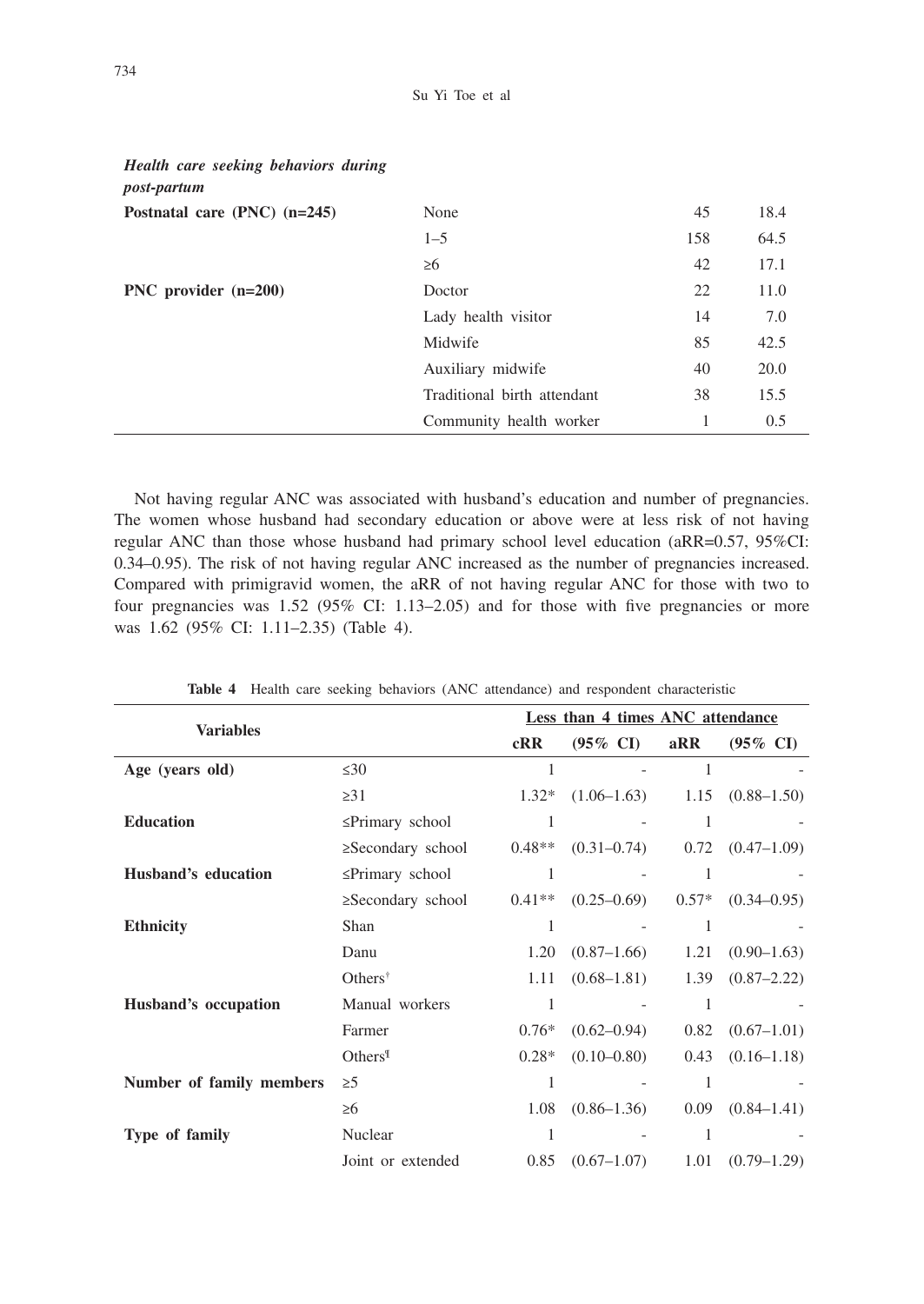| Household monthly income  | ≤150000 $(150$ USD)    |          |                 |                |                       |
|---------------------------|------------------------|----------|-----------------|----------------|-----------------------|
| (Kyat)                    | $>150000$ (150 USD)    | 0.81     | $(0.56 - 1.15)$ | 0.89           | $(0.62 - 1.26)$       |
| Age at marriage           | $\leq$ 20              |          |                 |                |                       |
| (years old)               | >20                    | $0.76*$  | $(0.61 - 0.95)$ | 0.87           | $(0.63 - 1.19)$       |
| Age at first pregnancy    | $\leq$ 20              |          |                 |                |                       |
| (years old)               | >20                    | 0.80     | $(0.64 - 1.00)$ | $0.90^{\circ}$ | $(0.68 - 1.20)$       |
| Number of pregnancies     |                        |          |                 |                |                       |
|                           | $2 - 4$                | $1.74**$ | $(1.29 - 2.36)$ | $1.52**$       | $(1.13 - 2.05)$       |
|                           | $\geq 5$               | $2.36**$ | $(1.74 - 3.21)$ |                | $1.62*$ $(1.11-2.35)$ |
| Knowledge of danger signs | Do not know            |          |                 |                |                       |
|                           | $\geq$ One danger sign | $0.67**$ | $(0.55 - 0.83)$ | 0.84           | $(0.68 - 1.05)$       |

ANC: antenatal care cRR: crude risk ratio aRR: adjusted risk ratio CI: confidence interval  $*$  $p<0.01$  $*$  p<0.05 † Others = Myanmar, Gawrakhar ¶ Others=Government staff, self-employed All the respondent characteristics were mutually adjusted.

Giving birth without an SBA was significantly associated with respondent's education, age at marriage and number of pregnancies. Respondents who had secondary education or above and women who had married at 20 years of age or older showed a significantly lower risk of giving birth without an SBA than those less educated and those who had married at a young age; aRR=0.54 (95% CI: 0.33–0.89) and aRR=0.72 (95% CI: 0.52–0.99), respectively. The more pregnancies the respondent had, the more likely she was to give birth without an SBA. The respondents who had two to four previous pregnancies were 1.37 times more likely to give birth without an SBA than primigravid women  $(95\%$  CI:  $1.05-1.78$ ). In this study, there was no difference in the risk of each behavior by respondent's age, ethnicity, number of family members, and type of family members, average household income, age at first pregnancy and knowledge of danger signs. (Table 5)

| <b>Variables</b>    |                         | Deliveries without SBA |                     |          |                     |
|---------------------|-------------------------|------------------------|---------------------|----------|---------------------|
|                     |                         | cRR                    | $(95\% \text{ CI})$ | aRR      | $(95\% \text{ CI})$ |
| Age (years old)     | $\leq 30$               |                        |                     |          |                     |
|                     | $\geq$ 31               | 0.94                   | $(0.75 - 1.19)$     | 0.97     | $(0.73 - 1.29)$     |
| <b>Education</b>    | $\leq$ Primary school   |                        |                     |          |                     |
|                     | $\geq$ Secondary school | $0.41**$               | $(0.25 - 0.67)$     | $0.54**$ | $(0.33 - 0.89)$     |
| Husband's education | $\leq$ Primary school   |                        |                     |          |                     |
|                     | $\geq$ Secondary school | $0.54*$                | $(0.35 - 0.83)$     | 0.75     | $(0.49 - 1.16)$     |

Table 5 Health care seeking behaviors (deliveries without SBA) and respondent characteristic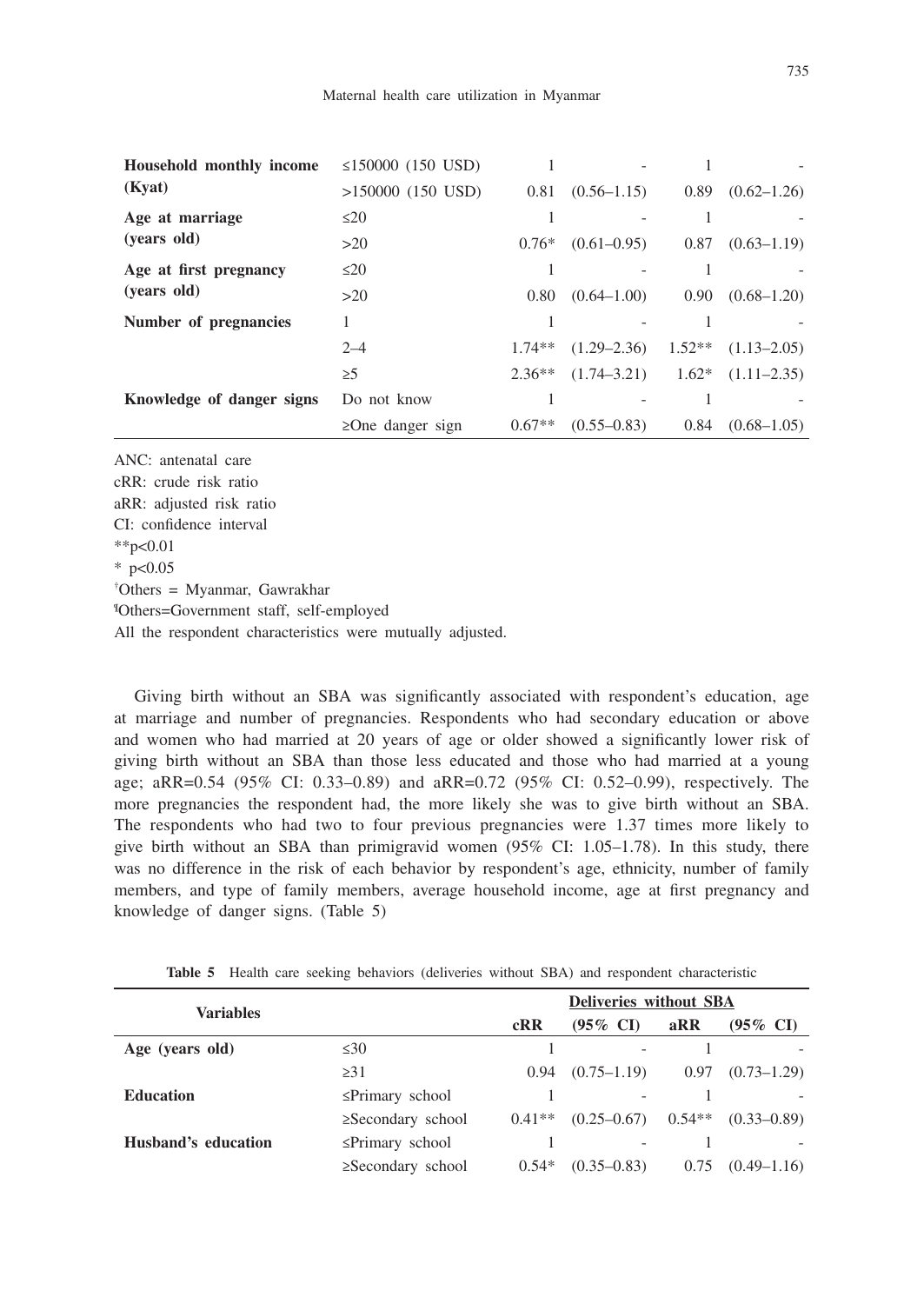| <b>Ethnicity</b>          | Shan                   |          |                 |         |                 |
|---------------------------|------------------------|----------|-----------------|---------|-----------------|
|                           | Danu                   | 1.28     | $(0.92 - 1.80)$ | 1.25    | $(0.91 - 1.72)$ |
|                           | Others <sup>†</sup>    | 0.87     | $(0.48 - 1.58)$ | 1.01    | $(0.58 - 1.76)$ |
| Husband's occupation      | Manual workers         | 1        |                 | 1       |                 |
|                           | Farmer                 | 0.91     | $(0.73 - 1.15)$ | 0.99    | $(0.79 - 1.23)$ |
|                           | Others <sup>1</sup>    | 0.43     | $(0.18 - 1.03)$ | 0.72    | $(0.31 - 1.71)$ |
| Number of family members  | $\geq 5$               |          |                 |         |                 |
|                           | $\geq 6$               | 0.85     | $(0.65 - 1.09)$ | 0.91    | $(0.68 - 1.22)$ |
| Type of family            | Nuclear                | 1        |                 | 1       |                 |
|                           | Joint or extended      | 0.81     | $(0.64 - 1.03)$ | 1.00    | $(0.78 - 1.31)$ |
| Household monthly income  | ≤150000 $(150USD)$     | 1        |                 | 1       |                 |
| (Kyat)                    | $>150000$ (150USD)     | 0.87     | $(0.62 - 1.23)$ | 0.97    | $(0.69 - 1.38)$ |
| Age at marriage           | $\leq$ 20              | 1        |                 |         |                 |
| (years old)               | >20                    | $0.66**$ | $(0.52 - 0.82)$ | $0.72*$ | $(0.52 - 0.99)$ |
| Age at first pregnancy    | $\leq$ 20              | 1        |                 |         |                 |
| (years old)               | >20                    | $0.74*$  | $(0.59 - 0.91)$ | 1.01    | $(0.77 - 1.30)$ |
| Number of pregnancies     | $\mathbf{1}$           | 1        |                 |         |                 |
|                           | $2 - 4$                | $1.44*$  | $(1.09-1.89)$   | $1.37*$ | $(1.05 - 1.78)$ |
|                           | $\geq 5$               | $1.53*$  | $(1.08 - 2.17)$ | 1.29    | $(0.83 - 2.01)$ |
| Knowledge of danger signs | Do not know            | 1        |                 | 1       |                 |
|                           | $\geq$ One danger sign | $0.75*$  | $(0.60 - 0.93)$ | 0.96    | $(0.78 - 1.19)$ |

SBA: skilled birth attendant cRR: crude risk ratio aRR: adjusted risk ratio CI: confidence interval  $*p<0.01$  $*$  p<0.05 † Others = Myanmar, Gawrakhar ¶ Others=Government staff, self-employed

All the respondent characteristics were mutually adjusted.

## DISCUSSION

Although the Ministry of Health and Sports, Myanmar offers resources and strives to provide maternal and child health care services, not all women use them optimally. This study therefore assessed women's health care seeking behaviors regarding maternal care and what factors are associated with those behaviors. The coverage of at least one ANC visit (83.3%) during their last pregnancy was less than the national average of 93.1% from any type of health care provider in 2009 and higher than the average of Shan (North)  $(63.2\%)$  generally.<sup>10</sup> Although WHO recommends attending ANC at least four times for a normal pregnancy by 2016, between 2006 and 2012 this was only achieved by approximately 65% of women globally and 61% in East Asia and the Pacific region.12 Only 43.3% of women in the present study attended ANC at least four times.

At ANC visits, women can take advantage of interventions such as history taking, physical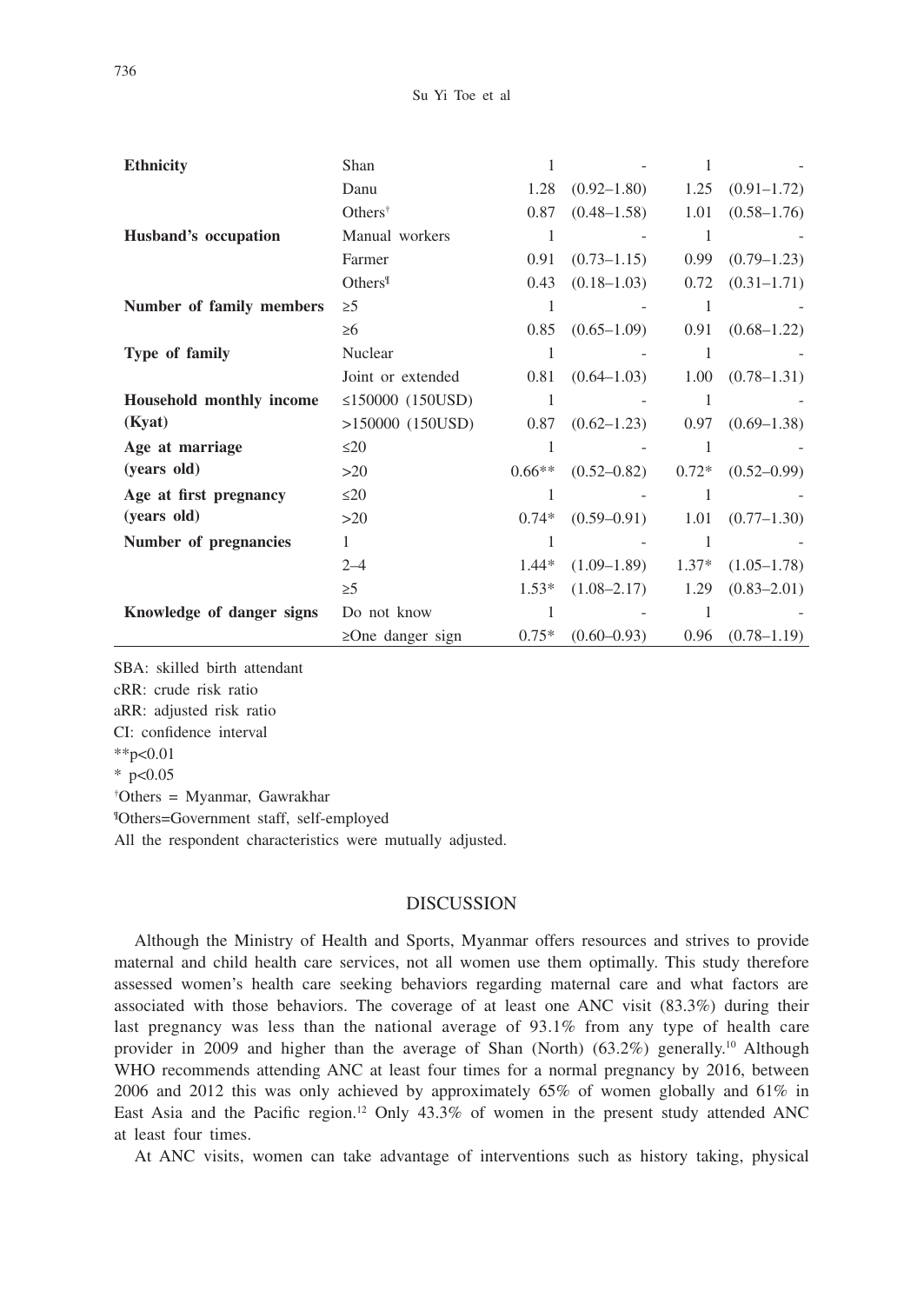examination and routine investigations for their health and that of their infants<sup>5,10,13</sup>; however, some of participants of our study did not attend ANC at all for a variety of reasons. The reasons found in this study were similar to other studies, such as being too busy, having no knowledge about ANC, being healthy, and difficulties of accessibility and affordability.14-16 One qualitative study explained that the three main categories which led to not attending ANC were accessibility in terms of distance and cost, attitudes toward ANC, and interpersonal issues.17 This study suggested that women's health knowledge and awareness of ANC were still inadequate and that women should be better informed.

In this study, husband's education was associated with a woman's likelihood of attending ANC. Women whose husband had secondary level education or above had a lower risk of not attending ANC regularly than women whose husband had primary level education or lower. Another study in Thingangyun Township, Yangon, also reported that women whose husband had a higher level of education had healthier behaviors such as attending their first ANC as early as possible, regular ANC attendance and tetanus toxoid immunization.18 Similarly, the influence of husband's education on ANC was reported in studies in India and Uganda.<sup>19,20</sup> These tendencies may be due to the fact that husbands with more education realize the benefits of good care during pregnancy, and support their wives in seeking appropriate health care.

This study observed that only 44.1% of deliveries were assisted by SBAs, which was much lower than the national result  $(70.6\%)^{10}$  but quite similar to that in Shan (North) generally, where 42.8% of deliveries were assisted by  $SBAs<sup>10</sup>$ . The majority (70.2%) delivered at home, which was a higher proportion than the national figure  $(63.8\%)^{10}$  and a study in Paung Township in Mon State  $(66.1\%)$ <sup>21</sup>. The barriers to giving birth in an institution were women's belief that their pregnancy was normal, that they could not afford the cost of delivery in an institution and belief in traditional birth attendants (TBAs). MDG5 aimed to have 80% of births attended by an SBA by 2015.<sup>3</sup> Therefore, strengthening human resources, particularly posting midwives in rural health centers, is required. In addition, since some woman prefer their delivery to be assisted by a TBA, collaboration with TBAs in order to secure safe and clean delivery practices and timely referral is also needed.

SBA assistance at deliveries is one of the key factors for reducing the MMR.<sup>20</sup> However, the low proportion of births attended by SBAs is impeding progress and is a global concern.<sup>22</sup> This study revealed that women with a lower level of education were at higher risk of delivering without an SBA. This is possibly because educated women can recognize the complications and severity of any illness they have, are less influenced by traditional belief systems, and can make appropriate decisions.23 The results of this study are similar to maternal health studies in other developing countries.<sup>24-26</sup> This study showed that women who married at an older age were less likely to deliver without SBA. Therefore it can be assumed that women who married in their 20's or older and their family members may have a higher awareness of safe motherhood than those who married in their teens and their family members. Moreover, one study showed that there is the possibility of poor reproductive health outcomes such as frequent childbearing and unplanned motherhood in early age marriage, especially in the adolescent period.<sup>27</sup> Therefore, this young age group should be emphasized to give health information to prevent adverse outcomes during their reproductive age.

In this study, women who were pregnant for the second (or more) time were found to be less likely to have good practices for both ANC attendance and use of SBA services. A previous study suggested that women who had experienced obstetric complication were more likely to attend ANC.<sup>28</sup> On the other hand, women who had experienced no serious complications in previous pregnancies, felt little need to seek care, and paid less attention to their health.29,30 As a consequence, women might miss important information about the need to have SBA-assisted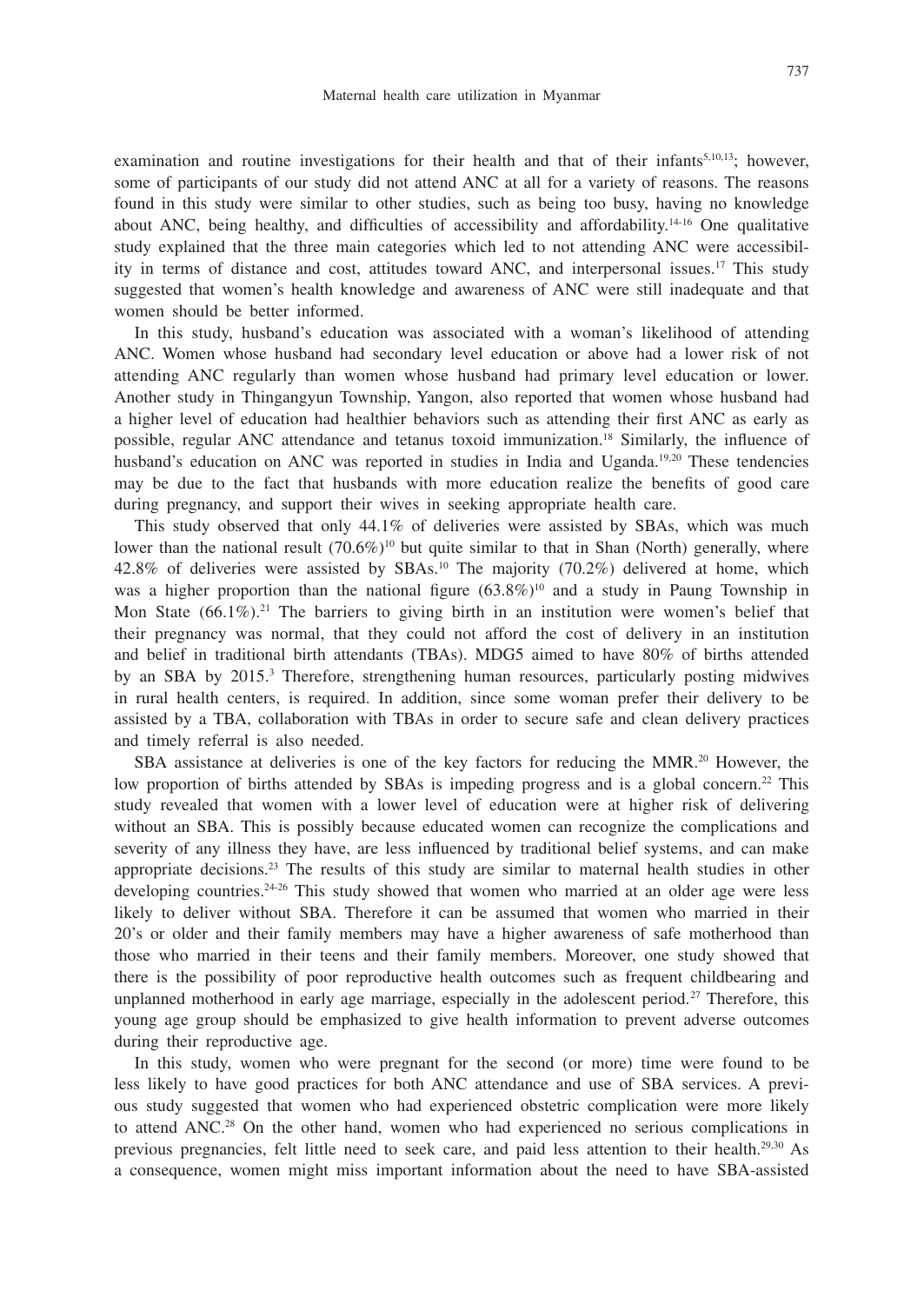delivery. Moreover, availability, accessibility and women's traditional beliefs may also contribute to the decision to use unskilled birth attendants.<sup>31</sup>

It was assumed that knowledge of danger signs during pregnancy and childbirth would influence women's care seeking behavior during pregnancy. Previous studies reported that women who had attended ANC during their last pregnancy and knew the critical danger signs were more likely to choose delivery with an SBA.<sup>32,33</sup> Similarly, a study in Uganda showed that there was a significant relationship between knowledge of at least one key danger sign and birth preparedness.34 However, this study could not find significant associations between knowledge and behaviors. Women who did not have any complications in their previous pregnancies may be less aware of danger signs and may consider childbirth to be a normal event. It was considered that even though some women knew about danger signs, it was not enough to make them change their behavior.

There were some limitations to this study. Because a cross-sectional design was employed, causal relationship was unknown. There was a possibility of recall bias due to asking about past experiences in the cross-sectional design. Moreover, because we used a quantitative approach based on a structured questionnaire, their reasons for use or non-use of maternal health services may not have represented their in-depth perception.

In conclusion, this study suggested that current use of ANC and PNC could not be considered optimal in Naung Cho Township, a rural and remote area in Myanmar, and there was also limited use of SBA services to assist with deliveries. Own and husband's educational level, the number of pregnancies and marriage age were found as associated factor with maternal health care seeking behaviors. This study was conducted in Naung Cho Township in a mainly rural area in Shan State, where information about factors associated with health care seeking behaviors among women was lacking. In Myanmar, two thirds of the populations live in mainly rural areas and they are a vulnerable group in terms of access to health care. Therefore, the results of this study have implications not only for the targeted population but also any population with similar geographical and socioeconomic conditions.

These results reinforce the argument that maternal health care should focus on assisting women and their husbands with low educational level. Health education programs about the advantages of regular ANC and the importance of assistance from SBAs during delivery should be provided, particularly targeting women with a previous pregnancy. Access to and quality of maternal health care services in rural and remote areas should also be improved. Further research is needed to understand why the factors revealed in this study were associated with health care seeking behaviors, from both the women's side and the providers' side.

## ACKNOWLEDGEMENTS

We would like to acknowledge the Ministry of Health and Sports (Myanmar) and the University of Medicine (Mandalay), Myanmar, for their approval and administrative support to conduct this study. We are also grateful to the Young Leaders' Program staff members for their support. We are sincerely thankful to all the respondents for their generous cooperation. This study was based on SYT's master's thesis for the Young Leaders' Program (Healthcare Administration Course) of Nagoya University, which was supported by the Ministry of Education, Culture, Sports, Science and Technology, Japan. This work was also partially supported by Grant-in-Aid for Research in Nagoya City University Graduate School of Nursing (Grant Number 19-3).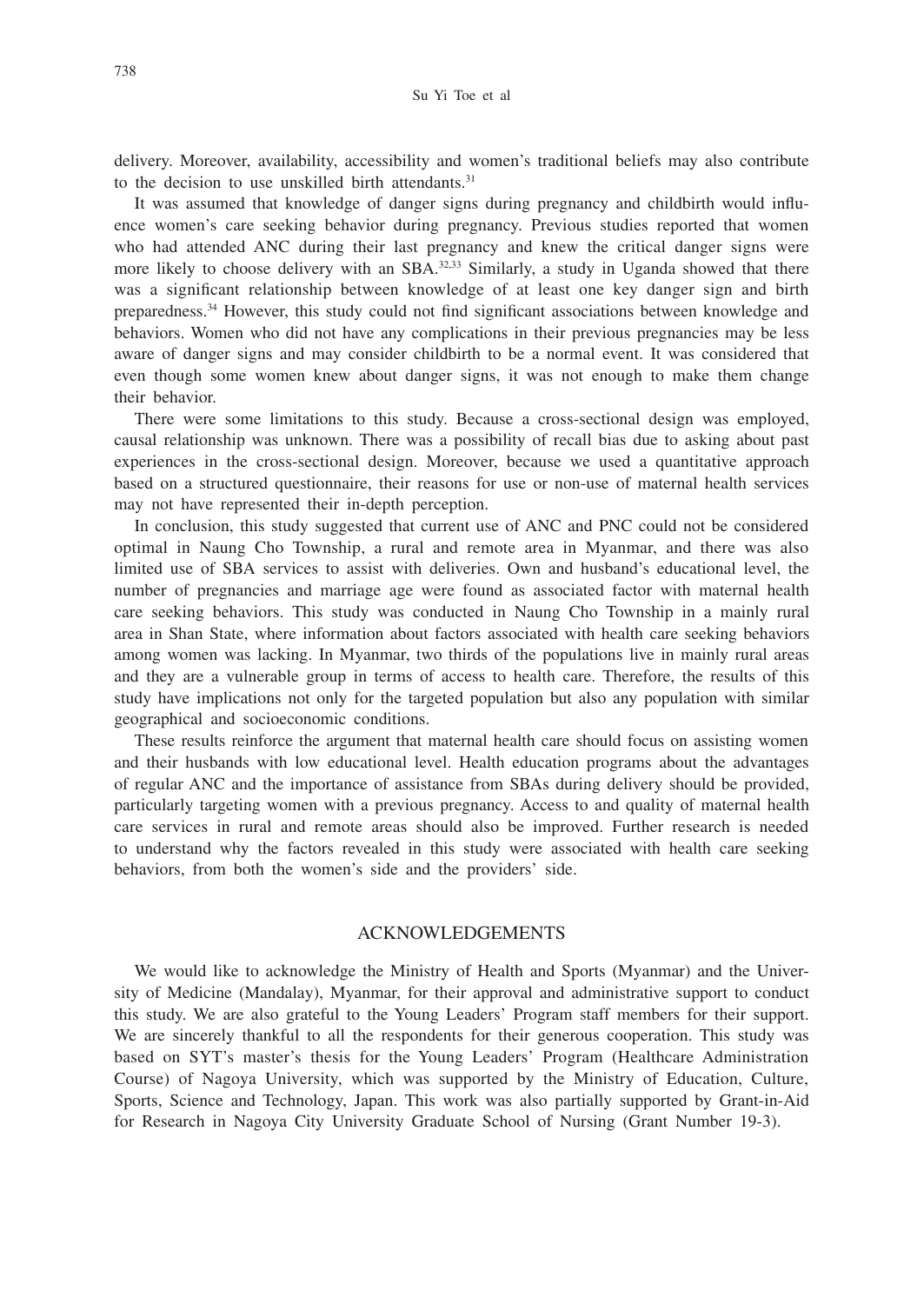## COMPETING INTERESTS

The authors declare that they have no competing interests.

## **REFERENCES**

- 1 WHO. 10 facts on maternal health. https://www.who.int/features/factfiles/maternal\_health/en/. Updated November 2015. Accessed May 1, 2020.
- 2 Ministry of Health and Sports, Maymmar. Maternal Death Review (MDR) Report 2015. https://www.google. com/url?sa=t&rct=j&q=&esrc=s&source=web&cd=1&ved=2ahUKEwj6t9Wbk5LpAhVkL6YKHSxrCpIQFjAA egQIBhAB&url=http%3A%2F%2Fmohs.gov.mm%2Fsu%2Fbpmj1596BP&usg=AOvVaw2Le5J8W0hWizB2on \_2c1ae. Accessed May 1, 2020.
- 3 Ministry of Health, Maymmar. Health in Myanmar 2013. https://www.google.com/url?sa=t&rct=j&q=&esrc =s&source=web&cd=1&ved=2ahUKEwju7piHlJLpAhUkw4sBHY6CCcEQFjAAegQIBBAB&url=http%3A%2 F%2Fmohs.gov.mm%2Fckfinder%2Fconnector%3Fcommand%3DProxy%26lang%3Den%26type%3DMain%26 currentFolder%3D%252FPublications%252FHealth%2520In%2520Myanmar%252F%26hash%3Da6a1c319429 b7abc0a8e21dc137ab33930842cf5%26fileName%3DHealth%2520in%2520Myanmar%2520(2013).pdf&usg=A OvVaw2UvgrxzXlf3YiTG66K5luQ. Accessed May 1, 2020.
- 4 Bhandari T. Maternal and child health situation in South East Asia. *NJOG*. 2013;7(1):5–10. doi:10.3126/ njog.v7i1.8825.
- 5 USAID. Focused Antenatal Care:Providing integrated, Individualized care during pregnancy. February 2007.
- 6 UNFPA. Giving Birth Should Not Be a Matter of Life and Death; Updated with technical feedback. https: //www.unfpa.org/sites/default/files/resource-pdf/EN–SRH %20fact%20sheet-LifeandDeath.pdf. Published December 2012. Accessed May 1, 2020.
- 7 Ministry of Health and Sports Mynmar. Myanmar Demographic and Health Survey 2015–2016. https://www. dhsprogram.com/pubs/pdf/FR324/FR324.pdf. Accessed May 1, 2020.
- 8 Hailu M, Gebremariam A, Alemseged F. Knowledge about obstetric danger signs among pregnant women in Aleta Wondo District, Sidama Zone, Southern Ethiopia. *Ethiop J Health Sci*. 2010;20(1):25–32. doi:10.4314/ ejhs.v20i1.69428.
- 9 United Nations. The Millennium Development Goals Report 2015. https://www.un.org/millenniumgoals/2015\_ MDG\_Report/pdf/MDG%202015%20rev%20(July%201).pdf. Accessed May 1, 2020.
- 10 Ministry of National Planning and Economic Development, Ministry of Health, Myanmar. *Myanmar Multiple Indicator Cluster Survey 2009–2010 Final Report*. Nay Pyi Taw: Ministry of National Planning and Economic Development and Ministry of Health, Myanmar, 2011.
- 11 MacKian S. University of Manchester Health System Development Programme; A review of health seeking behavior: problems and prospects HSD/WP/05/03. https://assets.publishing. service.gov.uk/media/57a08d1de 5274a27b200163d/05-03\_health\_seeking\_behaviour.pdf. Accessed May 1, 2020.
- 12 UNICEF. UNICEF Data : Monitoring the situation of children and women. https://data.unicef.org/topic/ maternal-health/antenatal-care/. Updated October 2019. Accessed May 1, 2020.
- 13 WHO, UNICEF. Antenatal care in developing countries: promises,achievements and missed opportunities: an analysis of trends, level and differentials, 1990–2001. https://www.who.int/reproductivehealth/publications/ maternal\_perinatal\_health/9241590947/en/. Published2003. Assessed Jan 24 2021.
- 14 Birmeta K, Dibaba Y, Woldeyohannes D. Determinants of maternal health care utilization in Holeta town, central Ethiopia. *BMC Health Serv Res*. 2013;13:256. doi:1472-6963/13/256.
- 15 Tewodros B, Mariam A, Dibaba Y. Factors affecting antenatal care utilization in Yem Special Woreda, Southwestern Ethiopia. *Ethiop J Health Sci*. 2009;19(1):45–51. https://ethjhealths.org/factors-affectingantenatal-care-utilization-yem-special-woreda-southwestern-ethiopia. Accessed Sept 24, 2020.
- 16 Islam MR, Odland JO. Determinants of antenatal and postnatal care visits among Indigenous people in Bangladesh: a study of the Mru community. *Rural Remote Health*. 2011;11(2):1672. doi:10.22605/RRH1672.
- 17 Andrew EV, Pell C, Angwin A, et al. Factors affecting attendance at and timing of formal antenatal care: results from a qualitative study in madang, papua new Guinea. *PLoS One*. 2014;9(5):e93025. doi:10.1371/ journal.pone.0093025.
- 18 Min TS. *Trends in Fertility and Knowledge of Reproductive Married Women on Child Bering in Thingangyun Township, Yangon (Master thesis)*. Yangon: University of Public Health, 2008.
- 19 Singh PK, Rai RK, Alagarajan M, Singh L. Determinants of maternity care services utilization among married adolescents in rural India. *PLoS One*. 2012;7(2):e31666. doi:10.1371/journal.pone.0031666.